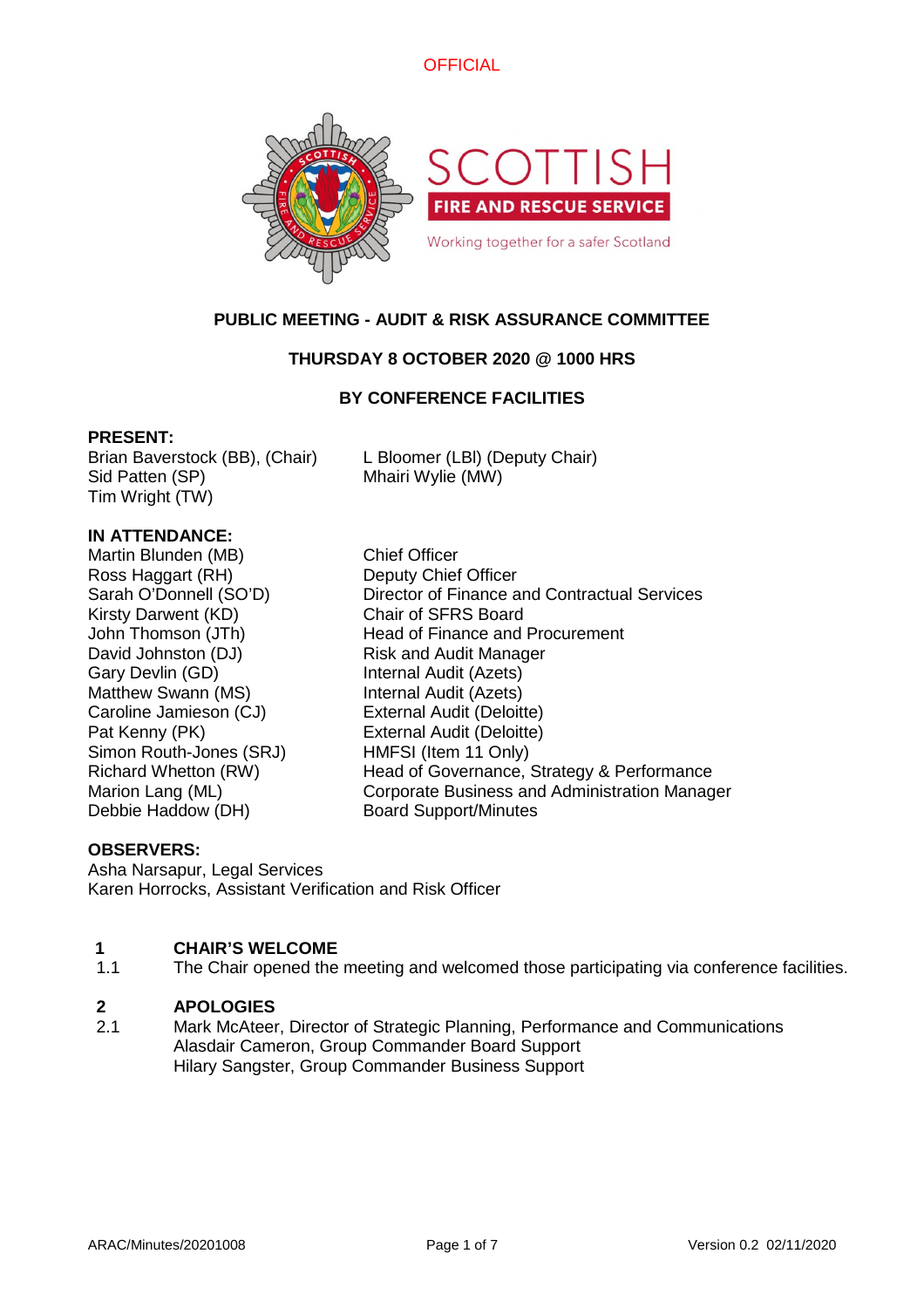### **3 CONSIDERATION OF AND DECISION ON ANY ITEMS TO BE TAKEN IN PRIVATE**

- 3.1 The Committee discussed and agreed that Item 15 (External Audit – Annual Report to Members and Auditor General for Scotland), Item 16 (SFRS Draft Annual Report and Accounts 2019/20), Item 17 (Fraud Risk Assessments) and Item 18 (Audit Scotland Red Flag Procurement Report) would be heard in private session due to confidential financial information not already in the public domain and matters considered of a confidential nature in line with Standing Orders (Item 9E and 9G).
- 3.2 No further items were identified.

#### **4 DECLARATION OF INTERESTS**

4.1 None.

### **5 MINUTES OF PREVIOUS PUBLIC MEETING: 9 JULY 2020**

5.1 The minutes were agreed as an accurate record of the meeting.

#### 5.2 **Matters Arising**

- 5.2.1 There were no matters arising.
- 5.3 **The minutes of the public meeting held on 9 July 2020 were approved as a true record of the meeting.**

#### **6 ACTION LOG**

6.1 The Committee considered the action log and noted the updates.

> **Item 12.4 – HMFSI Routine Annual Report (09/07/2020)** – Action log narrative was deemed to be misleading and would be amended to better reflect action.

6.2 **The Committee noted the updated Action Log and approved the removal of completed actions.**

#### **7 INTERNAL AUDIT**

#### 7.1 **SFRS Internal Audit Progress Report 2020/21**

- 7.1.1 MS presented a report to the Committee which summarised the progress on the delivery of the 2020/21 Internal Audit Plan and the following key points were highlighted:
	- New branding to Azets.
	- Overall good progress on 2020/21 Internal Audit Plan and previous outstanding recommendations.
	- ICT and Data Security final report delayed due to challenges with remote working.
	- Risk Management final report (circulated separately), overall positive review with specific comments in relation to further development of risk appetite.
- 7.1.2 It was agreed that progress against internal audit's KPIs would be incorporated into future progress reports.

### **ACTION: MS**

7.1.3 It was agreed that the Risk Management Review Final Report should be published on the SFRS website.

### **ACTION: BST**

7.1.4 SO'D commented on the Risk Management final report, in particular the focus on risk appetite which had been discussed previously at both Board and Strategic Leadership Team. The Committee welcomed this review and the recommendations. The Committee discussed the Service's current risk maturity level (Risk Defined) and the work required to progress to the Risk Managed level.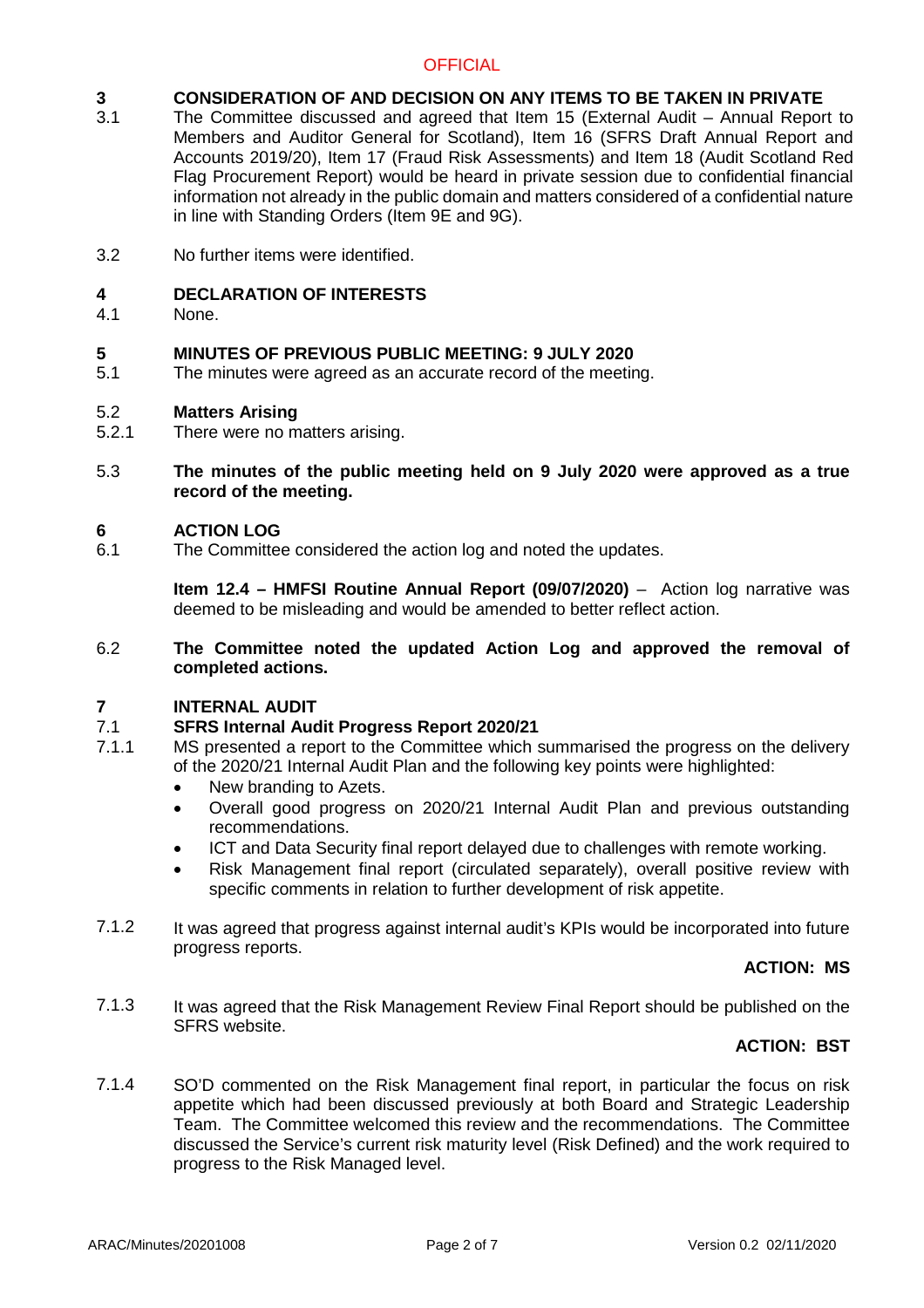7.1.5 In regard to addressing the recommendations, SO'D stated that the challenge would be developing the process and embedding this within the Service.

#### 7.1.6 **The Committee noted the progress report.**

#### 7.2 **Assurance Mapping**

- 7.2.1 GD informed the Committee of the recent discussion regarding assurance mapping with the Management Team which included the approach to assurance mapping, implementation, gaining assurance and improvements to the current process. Overall good balanced approach, RAG rating on assurance being provided to be introduced and proposals on the practical use of framework of assurance mapping to be developed.
- 7.2.2 SO'D stated that the process was reviewed annually (presented to the Committee in March 2021) and due consideration would be given to the proposed improvements to develop further into a useful tool that will benefit the Service. It was agreed that greater consideration should be given to the required level of assurance at the outset.
- 7.2.3 The Committee welcomed the progress being made, in particular the proposed RAG rating, consideration being given to practical application, early consideration on assurance required and ensuring the co-ordination between assurance providers is comprehensive.

#### 7.2.4 **The Committee noted the verbal update.**

#### 7.3 **Progress Update – Internal Audit Recommendations**

- 7.3.1 MS presented a report to the Committee outlining the current status of the recommendations raised by Internal Audit noting the inclusion of a comments section from Azets on previous outstanding recommendations. The following key areas were highlighted:
	- Dashboard summarised the current position.
	- Several pre-dated 2019/20 actions awaiting final completion due to governance route, impact of COVID-19 or external factors.
	- Consideration to be given to realistic timescales to be assigned.
- 7.3.2 SO'D commented on the positive partnership working with Azets and proactive follow up process.
- 7.3.3 In regard to the Complaints, Comments and Compliments policy, the Committee were informed that the policy was currently being progressed through the appropriate governance route. RW confirmed that the complaint and compliment dashboard was presented at the Service Delivery Committee and that further development was still required to gather data from local areas.
- 7.3.4 Once again the Committee expressed concern about the slow progress in getting the Service Level Agreement (Hydrants) agreed. However, SO'D noted that positive progress is being made with Scottish Water. The Committee requested a further update on the progress with the SLA at the next meeting.

### **ACTION: SO'D**

7.3.5 It was agreed that further narrative would be provided in future reports to clarify the work undertaken/actual position on progress implementing recommendations.

**ACTION: SO'D**

#### 7.3.6 **The Committee noted the report.**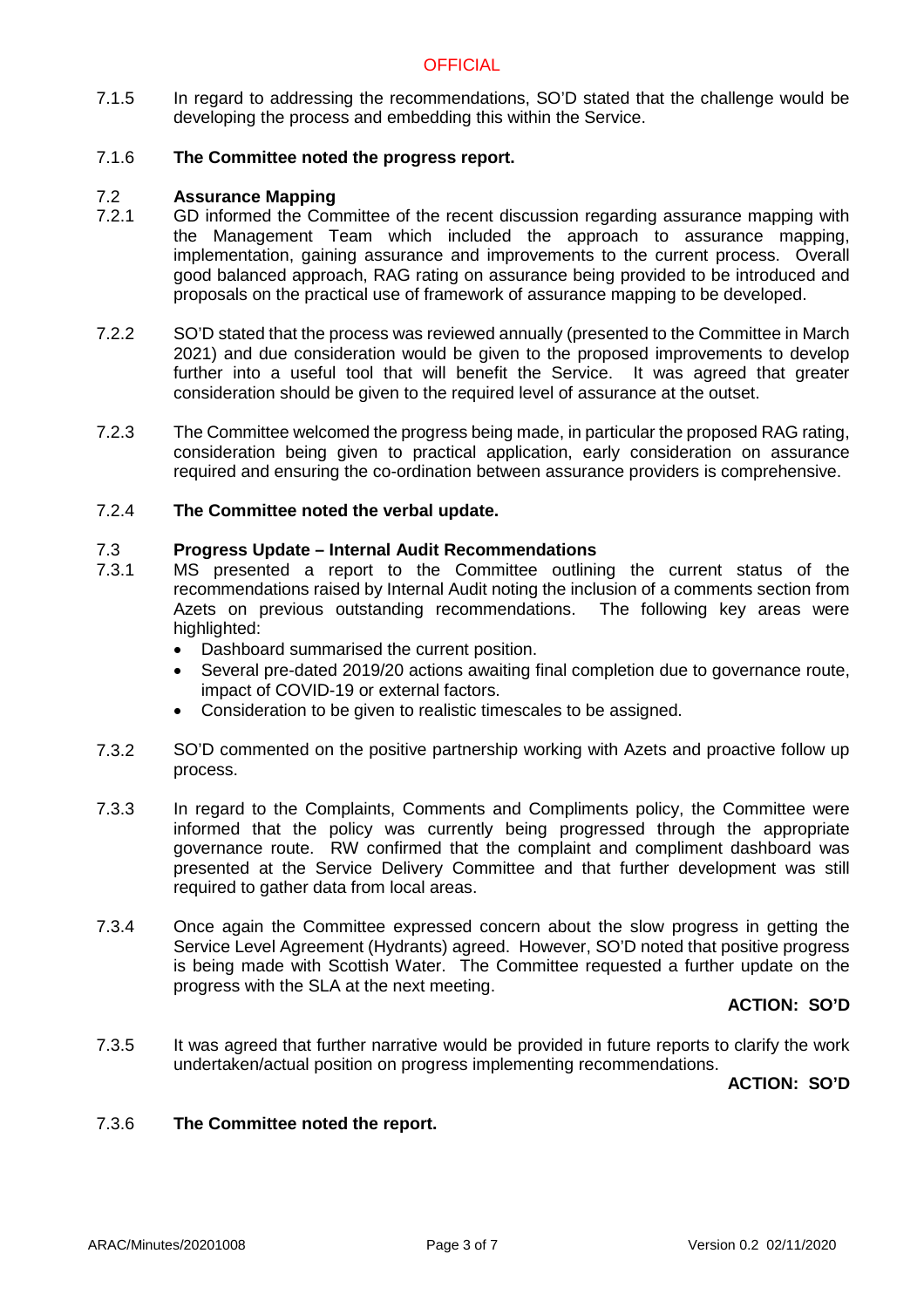#### **8 AUDIT SCOTLAND/HMFSI INSPECTION ACTION PLAN UPDATE**

- 8.1 RW presented a report to the Committee outlining the new arrangements for managing audits/inspections reports and associated action plans and provided an update on the progress relating to the Audit Scotland report.
- 8.2 In regard to Audit Scotland's performance management recommendation, RW reminded the Committee of the additional resources allocated to this area and noted that the implementation of InPhase (Phase 1) was nearing completion and Phase 2 was being developed. RW noted that targeted training would be provided once specific aspects of InPhase system came online. He anticipated that the outstanding recommendations would be completed by the end of the financial year with the caveat that some elements will be continuous ie training.
- 8.3 In regard to the Management Action 2.5 (Develop Training and Development Programmes to build knowledge and understanding of performance management.), the Committee asked whether there was a need for training and if this was being progressed. RW noted that the key issue moving forward was to create a reliable and standardised approach to performance management and analysis across the service. It is his view that training and development in this area will focus on staff within the Data Services and Strategic planning functions as they will be the main users (and producers) of performance and analytical information. There may be specific training required for other colleagues on certain systems
- 8.4 The Committee discussed the importance of scrutinising performance information with a view to identifying improvements. It was acknowledged that there were still challenges in this area primarily due to how and when the performance information was presented. RW reminded the Committee of the progress being made in this area.
- 8.5 RW confirmed that a rigorous process had now been introduced when setting due dates for actions and the continued focus of the Senior Management Board for progressing actions timeously.
- 8.6 **The Committee noted the report.**

#### **9 QUARTERLY UPDATE OF GIFTS, HOSPITALITY AND INTERESTS REGISTER**

- 9.1 DJ presented the report to the Committee providing an update on the Gifts, Hospitality and Interests Register for Quarter 4 2019/20 and highlighted the following key points:
	- Only one entry due to the ongoing COVID-19 situation.
	- Review of Gifts, Hospitality and Interests policy.
- 9.2 **The Committee noted the report.**

#### **10 INTERNAL CONTROLS UPDATE**

#### 10.1 **a) Strategic Risk Register**

- 10.1.1 SO'D presented the revised Strategic Risk Register (SRR) along with the aligned Directorate Risks to the Committee. The following key points were highlighted:
	- Risk narrative adapted to improve the articulation of risk ie risk  $(x)$ , why  $(y)$ , result  $(z)$
	- Work ongoing to apply this approach to the 9 strategic risks.
	- Ongoing development of risk appetite.
	- Changes incorporated into the revised strategic register.
- 10.1.2 The Committee welcomed the change in how risks were now being articulated which provided greater clarity.
- 10.1.3 DJ noted that the previous iteration of the risk matrix had been included within the report in error.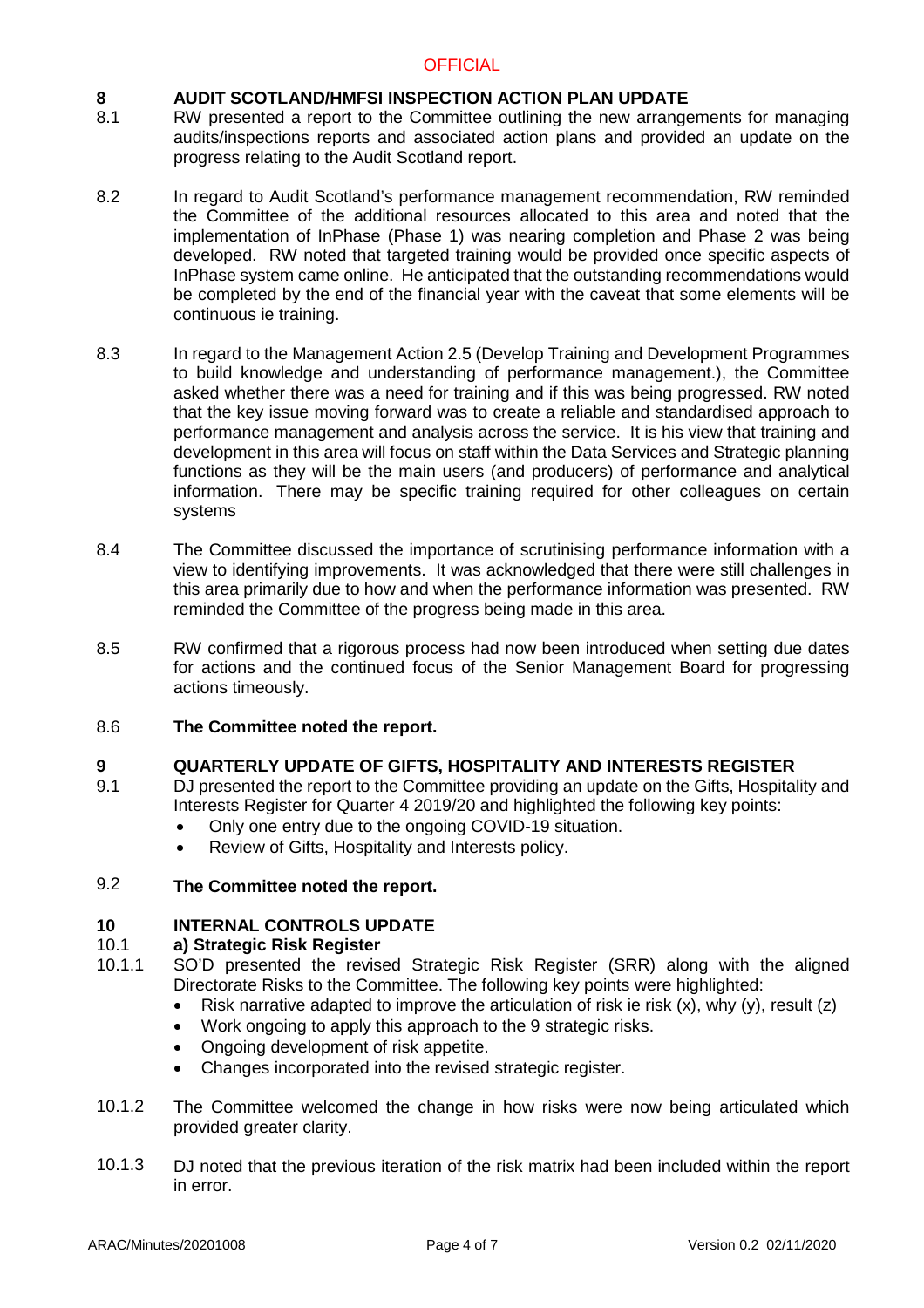10.1.4 The Committee commented on the current risk rating on several risks being higher than the target. It was suggested that the narrative (action column) be expanded to include how the targets would be achievable. DJ noted that InPhase will further improve reporting on risk.

### **ACTION: SO'D/DJ**

### 10.1.5 **The Committee thanked David Johnston and all those involved in the development of the risk register and noted the report.**

*(SRJ joined the meeting at 1115 hrs)*

#### 10.2 10.2.1 **Spotlight Risk Report – FSC10 Ability to link financial performance with service delivery objectives**

- JT presented a risk spotlight report to the Committee, noting the following key points:
- Current risk rating (9) and target rating (9) were reflective of the ongoing management.
- Controlled through detailed discussions with budget holders on spend to date/ forecasting/variances on continuous basis.
- Business cases are developed to justify/highlight impact and are considered by Senior Management Board and onwards to the Strategic Leadership Team for approval to take forward.
- Overall risk well controlled with the Finance team focused on financial performance and how this is taken through to delivery on strategic delivery objectives.
- 10.2.2 The Committee were informed of the £50,000 threshold requirement to develop business cases. The Committee asked whether the Service were flexible enough to be agile whilst still retaining the necessary oversight. JT highlighted the current COVID-19 situation and the need to retain financial control, whilst being agile enough to relocate budget to still meet strategic objectives. He briefly outlined the process of creating initiatives to monitor and manage financial control.
- 10.2.3 JT noted that reference to spending budgets in a sub-optimal manner related to the potential lack of integration/communications within the Service to challenge proposed spend/performance measures.
- 10.2.4 JT confirmed that the Service use Scottish Government's standard approach to business case models as well as an overall summary business case which captures sufficient detail to provide a good understanding.
- 10.2.5 JT confirmed that spend to save proposals were also subject to the business case process, were appropriately challenged and prioritised if short term savings were anticipated.

#### 10.2.6 **The Committee noted the report.**

#### 10.3 **b) Anti-fraud**

- 10.3.1 SO'D noted that there were no issues to report.
- 10.3.2 SO'D noted a small number of cases where personal money had gone missing on SFRS premises. These were investigated in-house and reported to Police Scotland. Guidance has been re-issued to local management to strengthen controls.

### **11 HMFSI ROUTINE ANNUAL REPORT**

- 11.1 SRJ presented his annual report to the Committee and the following key areas were noted:
	- Local Area Inspections (LAI) programme adjusted to replace Fife with Mid Lothian.
	- LAI fieldwork commences in Argyll & Bute under Scottish Governance/SFRS guidance.
	- Adjusted timescale for follow up reviews.
	- Command and Control Thematic Inspection completed and published.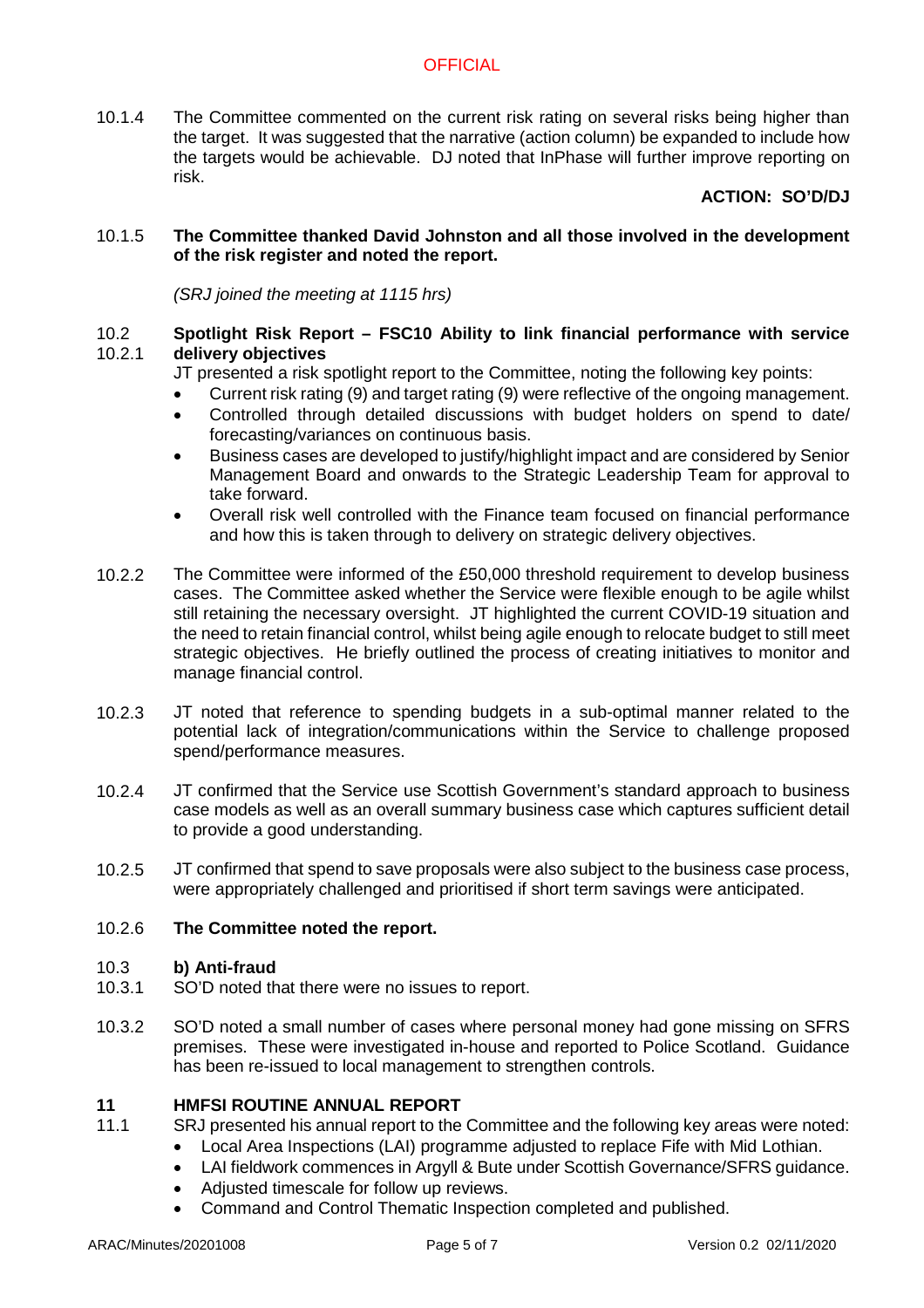- Thematic review for Assessing the Effectiveness of Inspection Activities had commenced. This would provide a platform to regular reviews on the outcomes and objectives on an annual basis.
- Thematic review for Management of Operational & Protective Equipment to commence in the near future.
- 11.2 11.3 The Committee asked whether as part of the process of making recommendations, there was a clear expectation around the intended benefits that would result from implementation against which actual outcomes could be measured. SRJ noted the main elements were Firefighter Safety, continual Service improvement as a critical friend and landscaping against UK wide best practice.
	- **The Committee noted the report.**

#### **12 REVIEW OF ACTIONS**

12.1 ML confirmed the 5 actions arising during the meeting.

#### **13 FORWARD PLANNING**

#### 13.1 **a) Committee Forward Plan Review**

- 13.1.1 The Committee considered and noted the Forward Plan.
- 13.2 The following additional items were noted:
- 13.2.1 Gifts, Hospitality and Interests Policy – January 2021
	- Assurance Mapping March 2021

#### 13.3 **b) Items for Consideration at Future IGF, Board and Strategy Days Meetings**

13.3.1 No items were noted.

#### **14 DATE OF NEXT MEETING**

- 14.1 On behalf of the Committee, BB thanked Sid Patten for his contributions to the Committee and Board and wished him well in his retirement.
- 14.2 The next meeting is scheduled to take place on Thursday 21 January 2021 at 1000 hrs.
- 14.3 There being no further matters to discuss the public meeting closed at 1150 hrs.

### **PRIVATE SESSION**

#### **15** 15.1 **EXTERNAL AUDIT – ANNUAL REPORT TO MEMBERS AND AUDITOR GENERAL FOR SCOTLAND**

CJ presented the Annual Report to Members and Auditor General for Scotland and noted some key areas. The Committee scrutinised the report and congratulated both the Finance team and the External Auditors for their efforts during this particularly challenging year.

### **16 SCOTTISH FIRE AND RESCUE SERVICE DRAFT ANNUAL REPORT AND ACCOUNTS 2019/20**

- 16.1 The Committee scrutinised the draft Annual Report and Accounts 2019/20 and recommended these for approval by the Board on 29 October 2020.
- 16.2 Thanks were extended to all those involved in the preparation of the annual report and accounts.

#### **17 FRAUD RISK ASSESSMENT**

17.1 JT presented a report to the Committee seeking scrutiny of the first SFRS Fraud Risk Assessment and highlighted the key areas/actions. Actions were being progressed and would be reported back to the Committee on an exception basis only.